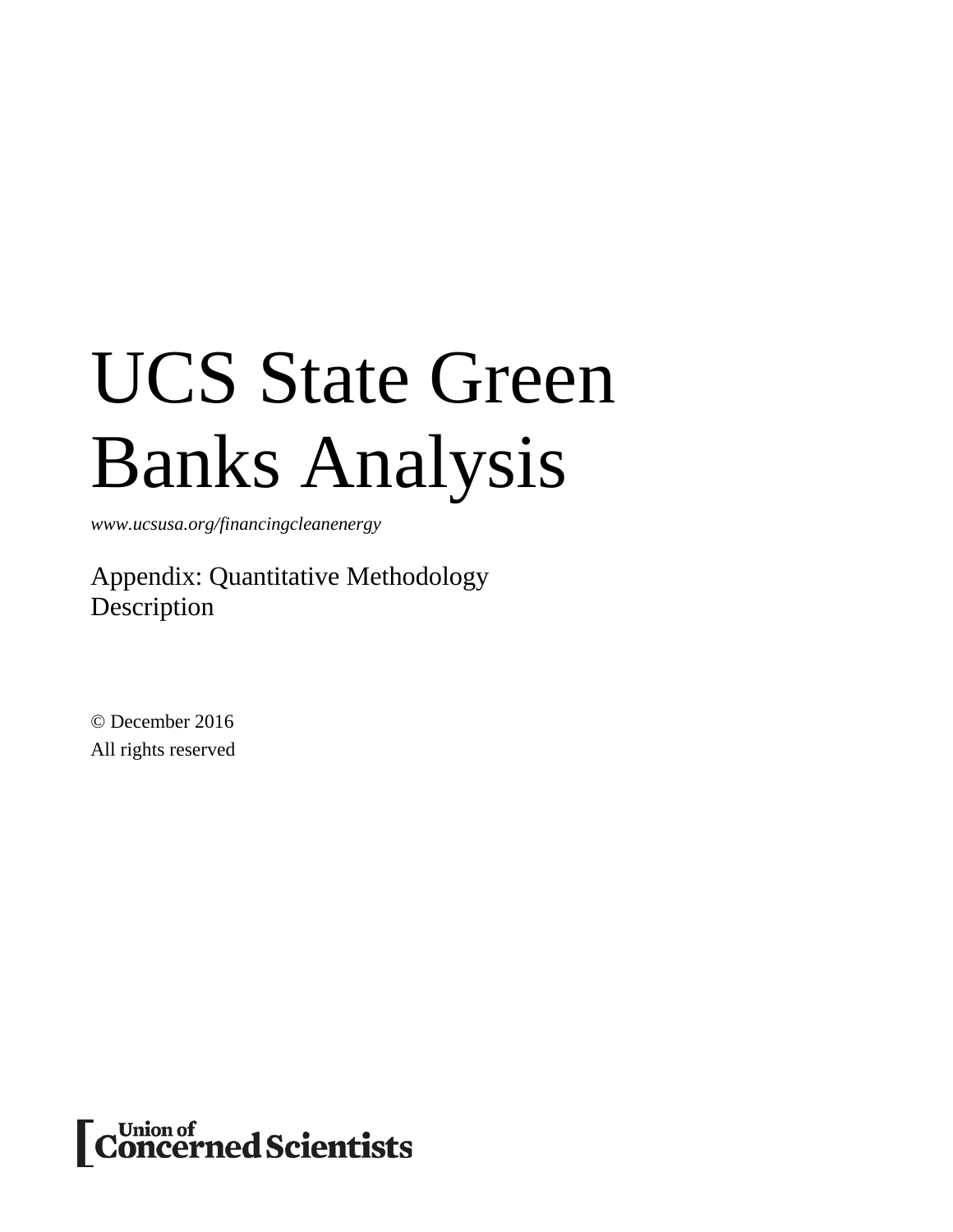## **Model Overview**

The Union of Concerned Scientists (UCS) retained Meister Consultants Group (MCG), an international energy-policy consulting firm, to develop a spreadsheet model for quantifying the impact of hypothetical green banks in Maine, New Hampshire, and Vermont. This model updates a previous version designed to analyze potential green bank impacts in Michigan, Pennsylvania, and Virginia.

MCG used the model to calculate the levels of solar energy, wind energy, and energy efficiency that could reasonably be developed over a 15-year period with the assistance of green-bank lending in Maine, New Hampshire, and Vermont. MCG also used the model to determine the carbon emissions reductions achieved through such investments and the savings on consumer electricity bills from energy efficiency improvements. The model inputs were based on the experiences of states that have developed green banks, primarily New York and Connecticut.

This three-state analysis complements the 2015 UCS publication *Financing Clean Energy: Cost-Effective Tools for State Compliance with the Clean Power Plan* (Belden, Clemmer, and Wright 2015)*.*

# **Methodology**

MCG first determined the appropriate initial capitalization amount to assume for a hypothetical green bank in each state. It then distributed that amount across five to six clean-energy-resource categories (residential efficiency, nonresidential efficiency, landbased wind, residential solar, commercial solar, and utility solar). The allocation to these different categories varied somewhat by state.

As described below, the green bank's annual allocation would be paid out to energy efficiency and renewable energy projects with an assumed interest rate of 5 percent, a term of seven years for efficiency projects and 10 years for renewables projects, and a leverage ratio of five private-sector dollars for every one green bank dollar. Each year's loan payments were added to the next year's allocation from the initial capitalization and redispersed to the market on a revolving basis. After the initial capitalization was spent down, only the previous year's loan payments would be dispersed.

From this cycle, MCG calculated the amount of resulting energy resources (measured in terms of installed capacity and generation for renewable energy projects and in terms of electricity savings and peak reductions for energy efficiency projects). MCG also calculated a corresponding value for carbon emissions reduction, both on an annual and cumulative basis, and it estimated savings on consumer electricity bills due to investments in energy efficiency.

## **Data Sources**

MCG utilized the following data sources and inputs in its green bank model.

## **FINANCIAL INPUTS**

*Initial capitalization*. This variable reflected the capitalization of the New York Green Bank (\$210.3 million or \$10.65 per capita) (Rhodes, Bloustein, and Pitkin 2013), scaled for each of the three states on a per-capita basis and rounded to the nearest million dollars. The resulting amounts for initial capitalization were \$14 million for Maine, \$14 million for New Hampshire, and \$7 million for Vermont. For comparison, Connecticut's initial capitalization of \$48 million was slightly higher on a per-capita basis (\$13.35) than New York's.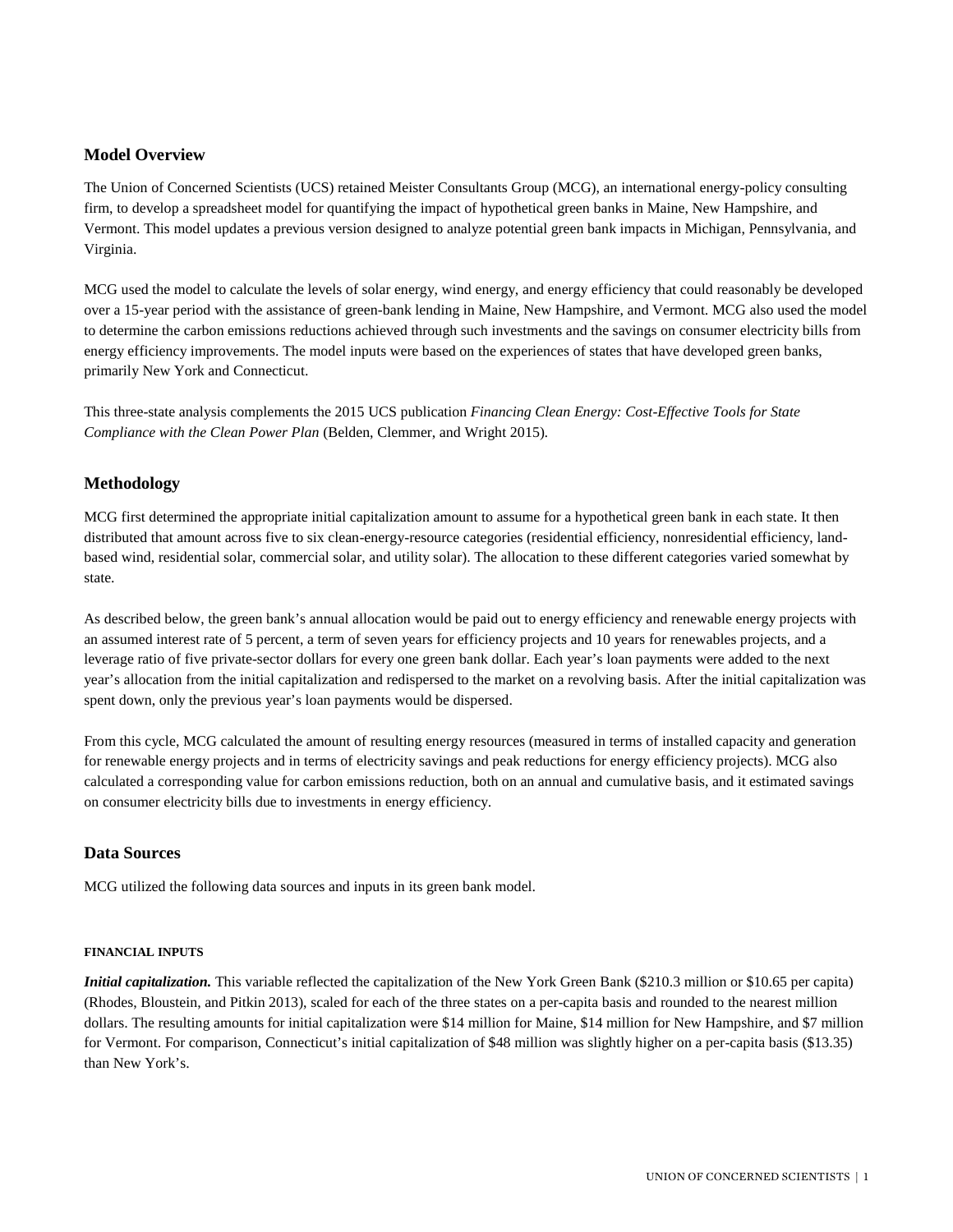*Initial capital allocation period.* To ensure that investments were made in a steady manner, MCG assumed that the initial capital would be allocated over a period of 10 years, matching the maximum term of green bank loans.

*Capitalization interest rate.* During the initial capital allocation period, MCG conservatively estimated that the fund would accrue interest at the one-year Treasury bill rate of 0.36 percent (DoT 2015).

*Allocation of funds by technology.* The allocation of funds varied by state. For Vermont, which has made substantial investments in energy efficiency, MCG assumed that 40 percent of the fund would be dedicated to energy efficiency investments (split evenly between the residential and nonresidential sectors), 50 percent to solar photovoltaics (split among the residential, commercial, and utility sectors), and 10 percent to community wind projects. The clean energy investments in Vermont are roughly consistent with the electricity-related allocation included in a 2016 Energy Action Network study of the investments needed to achieve the state's long-term goal of meeting 90 percent of total energy use by 2050 with renewables and efficiency (Energy Action Network 2016). For Maine and New Hampshire, MCG assumed that 50 percent of the fund would be dedicated to energy efficiency investments (split evenly between the residential and nonresidential sectors), 40 percent to solar photovoltaics (split evenly among the residential and commercial sectors), and 10 percent to community wind projects. While the model includes the option of financing offshore wind projects in Maine, MCG did not assume the green bank would be used in this way, given limited funds.

*Private investment leverage ratios.* Existing state green banks have leveraged between five and 10 private dollars for each greenbank dollar spent (Belden, Clemmer, and Wright 2015; GCCRUC 2015). Using recent and forthcoming data from the Connecticut and New York Green Banks, a ratio of five private sector dollars per green bank dollar was selected as the leverage ratio, applied to all technologies (Shrago and Healey 2016; Connecticut Green Bank 2016; NY Green Bank 2016).

*Borrower interest rate.* Based on the experience of the Connecticut Green Bank (Energize Connecticut 2014a, 2014b, 2013), MCG assumed a 5 percent borrower interest rate for all states and technologies.

*Debt tenor.* Based on a review of energy efficiency and renewable energy lending efforts nationwide, MCG assumed that efficiency loans would have a term of seven years and renewable energy 10 years.

*Period of analysis.* The analysis considered the impacts of green bank investments over a period of 15 years, beginning in 2017 and ending in 2031.

*Federal tax credits.* MCG included the December 2015 five-year extension of federal tax credits for wind and solar, which has the effect of allowing green bank funding to leverage additional investments in and development of these technologies. MCG also assumed that utility-scale wind and solar projects would take advantage of the "commence construction" provision, effectively extending the value and ramp-down rates of the tax credits by three years.

#### **TECHNOLOGY-SPECIFIC INPUTS**

*Renewable energy capital costs.* Wind and solar capital-cost inputs were sourced from the National Renewable Energy Laboratory's 2016 Annual Technology Baseline, using the Regional Energy Deployment System (ReEDS) (NREL 2016). The ReEDS model includes state-specific projections for capital costs, with annual cost reductions through 2031 for wind energy, utility-scale solar photovoltaics (PV), and distributed residential and commercial solar PV. Wind capital costs were based on the mid-case assumptions developed for the 2015 DOE Wind Vision Study (DOE 2015a). Solar capital-cost projections were based on mid-case assumptions from a literature review by NREL that served as an update to projections from the DOE Sunshot initiative (Feldman et al. 2015).

*Renewable energy capacity factors.* The model included wind-energy capacity factors for both land-based and offshore wind, which escalate annually with technology improvements (rising from 38.8 percent in 2016 to 45.0 percent in 2035 for land-based wind, from 35.0 percent to 38.0 percent for shallow offshore wind, and from 47.0 percent to 51.0 percent for deep offshore wind).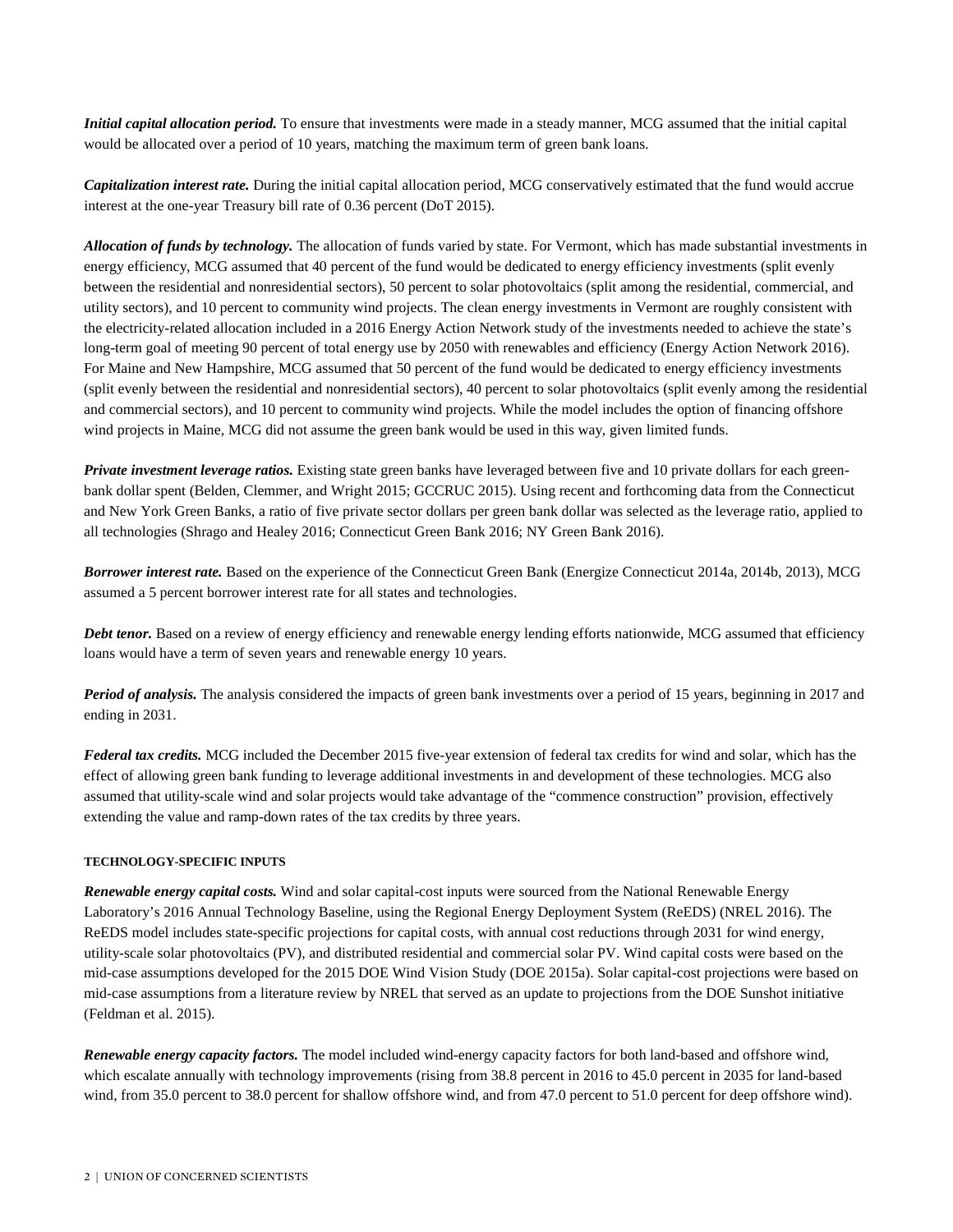These values, representative of a Class 3 or 4 wind site, were based on assumptions used in the DOE Wind Vision Study (DOE 2015b). MCG used utility-scale solar capacity factors of 17.7 percent for Maine, 17.5 percent for New Hampshire, and 17.4 percent for Vermont, sourced from the ReEDS model. Residential and commercial solar-capacity factors were calculated from the NREL PVwatts model (NREL 2015), using location data from the Portland International Airport for Maine (15.1 percent), Concord Municipal Airport for New Hampshire (14.4 percent), and Burlington International Airport for Vermont (13.9 percent).

*Energy efficiency capital costs.* The model utilized cost estimates from the American Council for an Energy-Efficient Economy (ACEEE) (Hayes et al. 2014) that start at \$0.28 per kilowatt hour (kWh) in 2016 and gradually increase to \$0.52 per kWh in 2021, reflecting the assumption that the lowest-cost efficiency interventions will be attempted first. These estimates reflect the full cost of energy efficiency measures, including both participant costs and any utility or state incentives, but not the administration costs for an energy efficiency program. To allow for a smooth change in the cost of efficiency interventions, this analysis differed from the ACEEE's in that MCG assumed costs would ramp up gradually from 2016 to 2021, rather than step up instantaneously in that year.

*Energy efficiency peak reductions.* EIA Form 861 data (2014 early release) (EIA 2015) were used to estimate the utility peak reduction associated with a given level of energy efficiency savings. Due to limitations of the available data, MCG calculated the ratio of energy savings to peak demand reduction on a national basis but separately for residential and nonresidential efficiency programs. For residential efficiency measures, each MW of peak reduction was calculated as corresponding to 3,825 MWh of energy savings; for nonresidential energy efficiency, each MW of reduced peak corresponded to 4,109 MWh of energy savings.

*Energy efficiency measure lives.* MCG adjusted cumulative energy efficiency impacts to account for the expected measure life of energy efficiency investments. Per ACEEE (Molina and Neubauer 2014), residential energy efficiency measures have a weightedaverage expected useful life of eight years and nonresidential energy efficiency measures an expected useful life of 12.5 years (conservatively rounded down to 12 years). For simplicity, these average measure lives were respectively applied to all residential and nonresidential energy efficiency investments. It was further assumed that all renewable energy investments would continue to generate electricity throughout the 15-year period of analysis.

*Value of efficiency savings.* MCG calculated the dollar value of 2030 energy efficiency savings using the 2015 average retail electricity rate for each state available from the Energy Information Administration (EIA 2016). To be conservative, no escalation factor was applied to retail rates. For simplicity, flat or demand-based bill components were not considered.

*Percentage of 2013 consumption.* MCG calculated 2030 electricity generation and savings as a percentage of 2015 retail sales in each state, using EIA data (EIA 2016).

#### **AVOIDED CARBON EMISSIONS INPUTS**

*Emissions rate.* To calculate the avoided carbon emissions resulting from green bank investments, MCG used the EPA's Clean Power Plan's average emissions rates for each state (EPA 2015). For modeling simplicity, MCG assumed that energy efficiency savings and renewable energy generation would offset carbon emissions at a rate equal to the current average emissions rate of fossil-based electricity generation in each state. These rates were 873 pounds per Megawatt hour (lbs/MWh) for Maine and 1,119 lbs/MWh for New Hampshire. As there are no utility-scale fossil fuel generators in Vermont, the EPA has not calculated an emissions rate for that state for Clean Power Plan purposes. Instead, MCG used 2014 regional emission rates for emitting locational marginal units of 1,107 lbs/MWh to estimate emission reductions in Vermont based on data from the Independent System Operator of New England (ISO-NE 2016).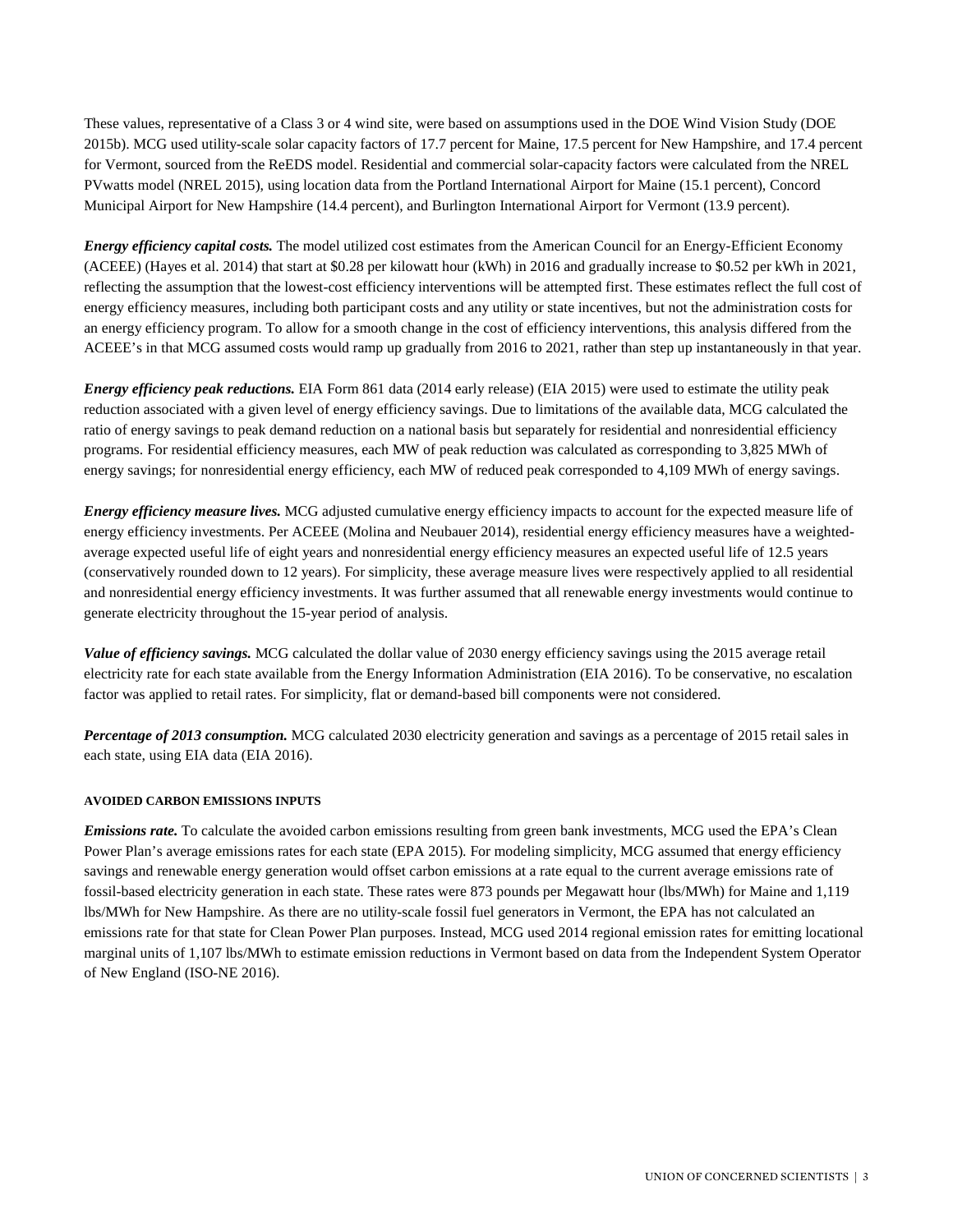### **[REFERENCES]**

Belden, A., S. Clemmer, and K. Wright. 2015. Financing clean energy: Cost-effective tools for state compliance with the Clean Power Plan. Cambridge, MA: Union of Concerned Scientists. Online at *www.ucsusa.org/sites/default/files/attach/2015/07/financing -clean-energy.pdf*, accessed September 30, 2015.

Connecticut Green Bank. 2016. Pacesetters: Accelerating the growth of Connecticut's C-PACE financing program. Q2. Online at *www.ctgreenbank.com/wp-content/uploads/2016/08/Pacesetters-MWR-Q2-081916.pdf*, accessed October 27, 2016.

Energy Action Network. 2016. 90% by 2050: Pathways to clean energy and Energy Action Network, Clean Energy Finance Initiative, March. PowerPoint presentation.

Energize Connecticut. 2014a. C-PACE program guidelines. Stamford, CT. Online at *www.c-pace.com/assets/pdf/Program\_ Guidelines.pdf*, accessed September 30, 2015.

Energize Connecticut. 2014b. Smart-E Loan eligible measures. Stamford, CT. Online at *www.energizect.com/sites/default/files/ uploads/Smart-E%20Eligible%20Measures%20V05272014.pdf*, accessed September 30, 2015.

Energize Connecticut. 2013. Residential solar PV contractor training-CEFIA: Launch of the CT solar lease. Stamford, CT. Online at *www.ctcleanenergy.com/Portals/0/CT%20Solar%20 Lease%20PV%20Training\_080913%20v5.pdf*, accessed September 30, 2015.

Energy Information Administration (EIA). 2016. Electricity data browser. Washington, DC: U.S. Department of Energy. Online at *www.eia.gov/electricity/data/browser/*, accessed September 30, 2016.

Energy Information Administration (EIA). 2015. Electric power sales, revenue, and energy efficiency Form EIA-861. Washington, DC: U.S. Department of Energy. Online at *www.eia.gov/electricity/data/eia861/*, accessed September 30, 2015.

Environmental Protection Agency (EPA). 2015. Clean Power Plan for existing power plants. Washington, DC. Online at *www2. epa.gov/cleanpowerplan/clean-power-plan-existing-power-plants*, accessed September 30, 2015.

Feldman, D., G. Barbose, R. Margolis, M. Bolinger, D. Chung, R. Fu, J. Seel, C. Davidson, N. Darghouth, and R. Wiser. 2015. Photovoltaic system pricing trends: Historical, recent and near-term projections. Golden, CO: National Renewable Energy Laboratory. NREL/PR-6A20-64898. Online at *www.nrel.gov/docs/fy15osti/64898.pdf*, accessed October 3, 2016.

Hayes, S., G. Herndon, J.P. Barrett, J. Mauer, M. Molina, M. Neubauer, D. Trombley, and L. Ungar. 2014. Change is in the air: How states can harness energy efficiency to strengthen and reduce pollution. Washington, DC: American Council for an Energy-Efficient Economy. Online at *http://aceee.org/sites/default/files/publications/researchreports/e1401.pdf*, accessed September 30, 2015.

Independent System Operator of New England (ISO-NE). 2016. 2014 ISO New England Electric Generator Air Emission Report. Online at *www.iso-ne.com/static-assets/documents/2016/01/2014\_emissions\_report.pdf*, accessed November 3, 2016.

Molina, M., and M. Neubauer. 2014. Still the first fuel: National review of the cost of utility energy efficiency programs. Washington, DC: American Council for an Energy-Efficient Economy. Online at *http://aceee.org/files/proceedings/2014/data/ papers/8-1233.pdf*, accessed September 30, 2015.

National Renewable Energy Laboratory (NREL). 2016. Annual Technology Baseline and Standard Scenarios. Golden, CO. Online at *www.nrel.gov/analysis/data\_tech\_baseline.html*, accessed October 3, 2015.

National Renewable Energy Laboratory (NREL). 2015. PVWatts® calculator. Golden, CO. Online at *http://pvwatts.nrel.gov/*, accessed September 30, 2015.